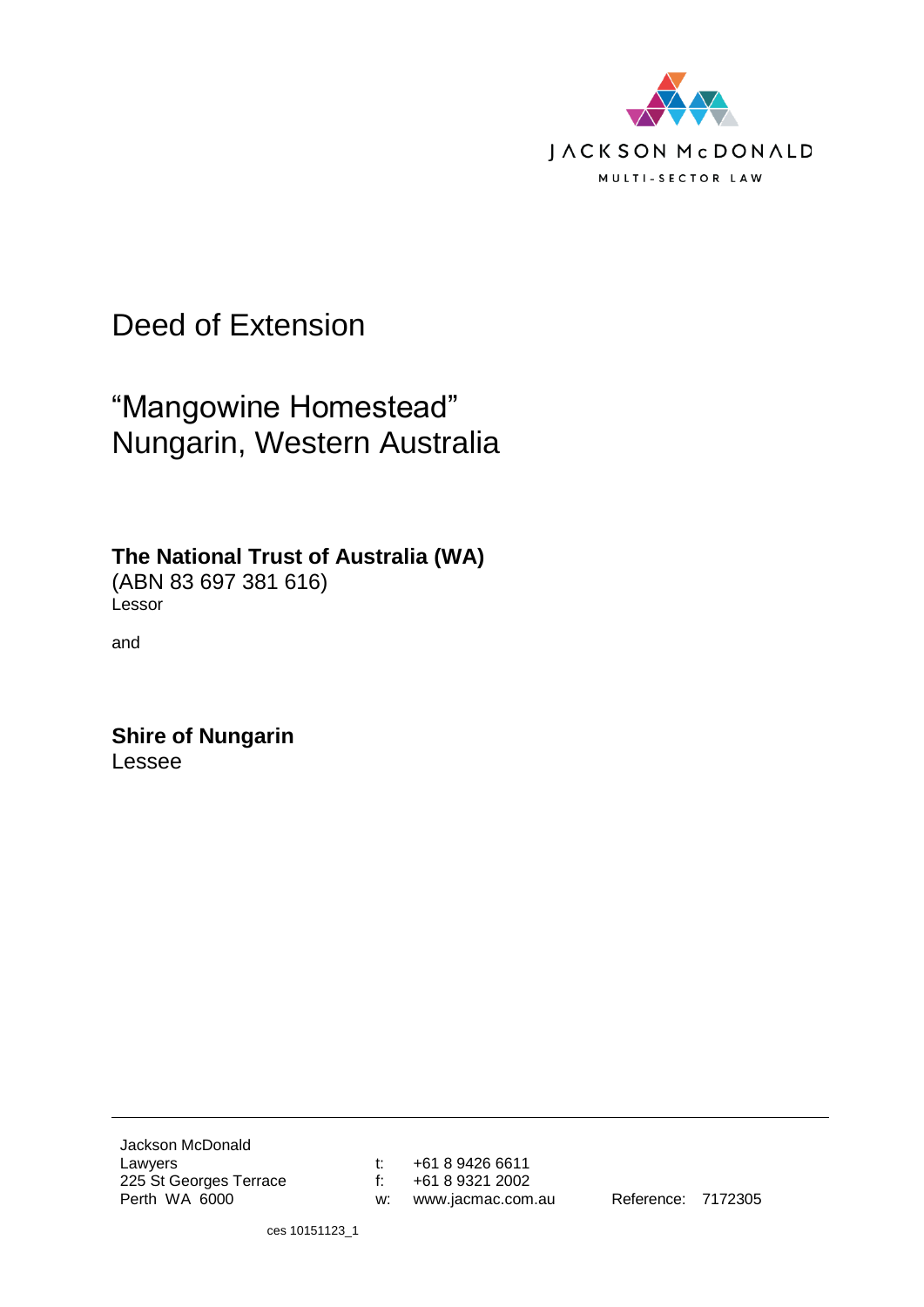# Table of contents

| $\mathbf 1$ . |     |  |
|---------------|-----|--|
|               | 1.1 |  |
|               | 1.2 |  |
| 2.            |     |  |
| 3.            |     |  |
| 4.            |     |  |
| 5.            |     |  |
| 6.            |     |  |
| 7.            |     |  |
| 8.            |     |  |
| 9.            |     |  |
| 10.           |     |  |
| 11.           |     |  |
| 12.           |     |  |
| 13.           |     |  |
| 14.           |     |  |
| 15.           |     |  |
| 16.           |     |  |
| 17.           |     |  |
|               |     |  |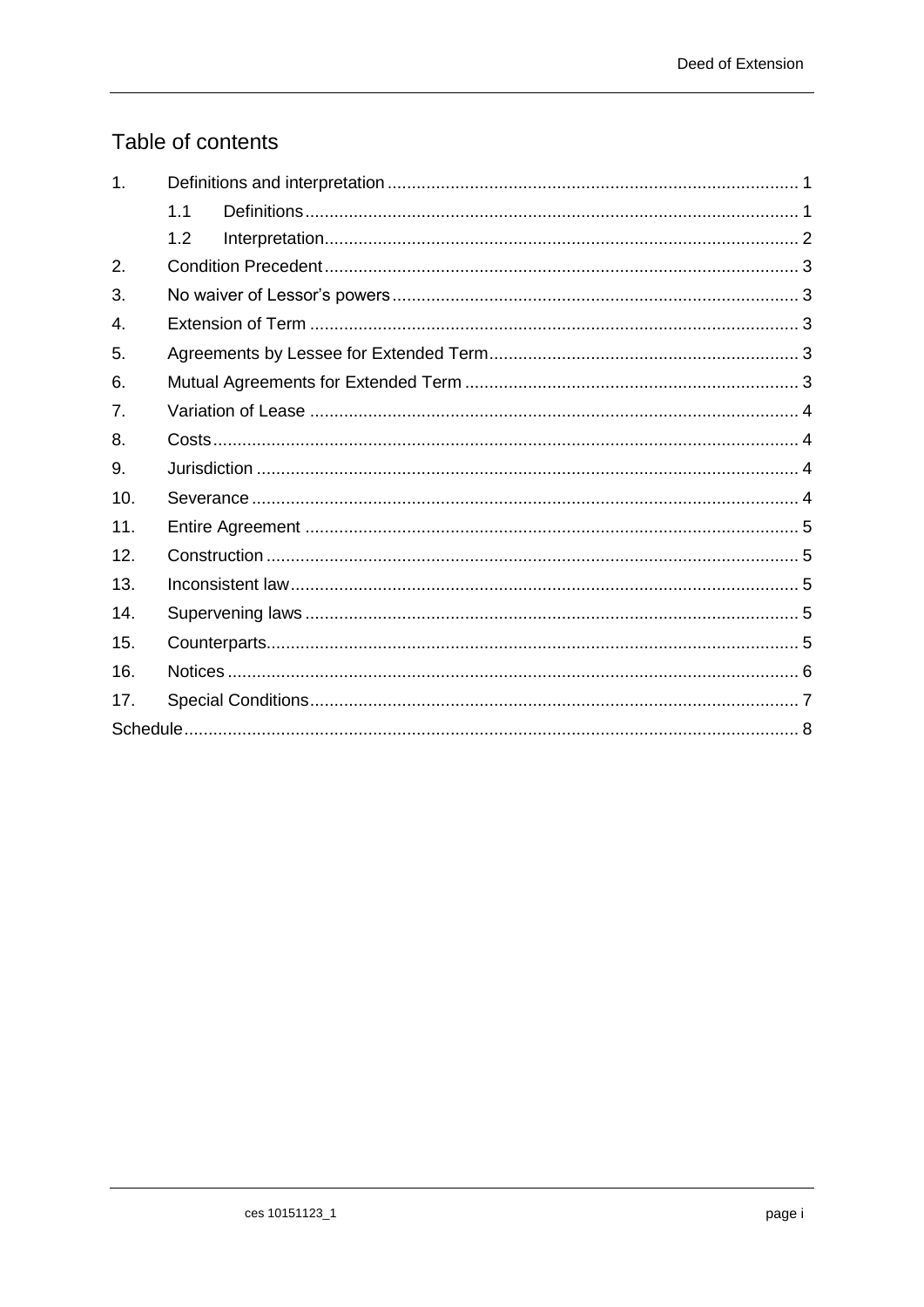# Deed of Extension

Date 2021

# Between

The person described in [Item 1](#page-9-1) (**Lessor**)

The person described in [Item 2](#page-9-2) (**Lessee**)

# **Recitals**

- A. This Deed is supplemental to the Lease.
- B. The Lessee leases the Premises from the Lessor subject to the terms of the Lease.
- C. The Lessor agrees to grant to the Lessee an extension of the Term for the Extended Term subject to the terms and conditions of this Deed.
- D. The Lessee and the Lessor agree to vary certain terms of the Lease as set out in this Deed.

<span id="page-2-0"></span>The Parties agree as follows:

# **1. Definitions and interpretation**

#### <span id="page-2-1"></span>**1.1 Definitions**

In this Deed, unless inconsistent with the context, the following definitions apply:

**Business Day** means a day which is not a Saturday, Sunday or gazetted public holiday in the State.

**Claims** mean any claim, demand, action, suit and proceeding of whatever nature and however arising, but not limited to, claims arising in equity, tort (including negligence), under contract, statute, common law or otherwise, whether present or contingent

**Deed** means this Deed and any schedules and annexures to it.

**Effective Date** means the date specified in [Item 9.](#page-9-3)

**Expiry Date** means the date of expiry of the Term.

**Extended Term** means the extension of the Term specified in [Item 6.](#page-9-4)

**Item** means an item of the Schedule.

**Lease** means the lease and any assignments, variations, extensions or other document described in [Item 3.](#page-9-5)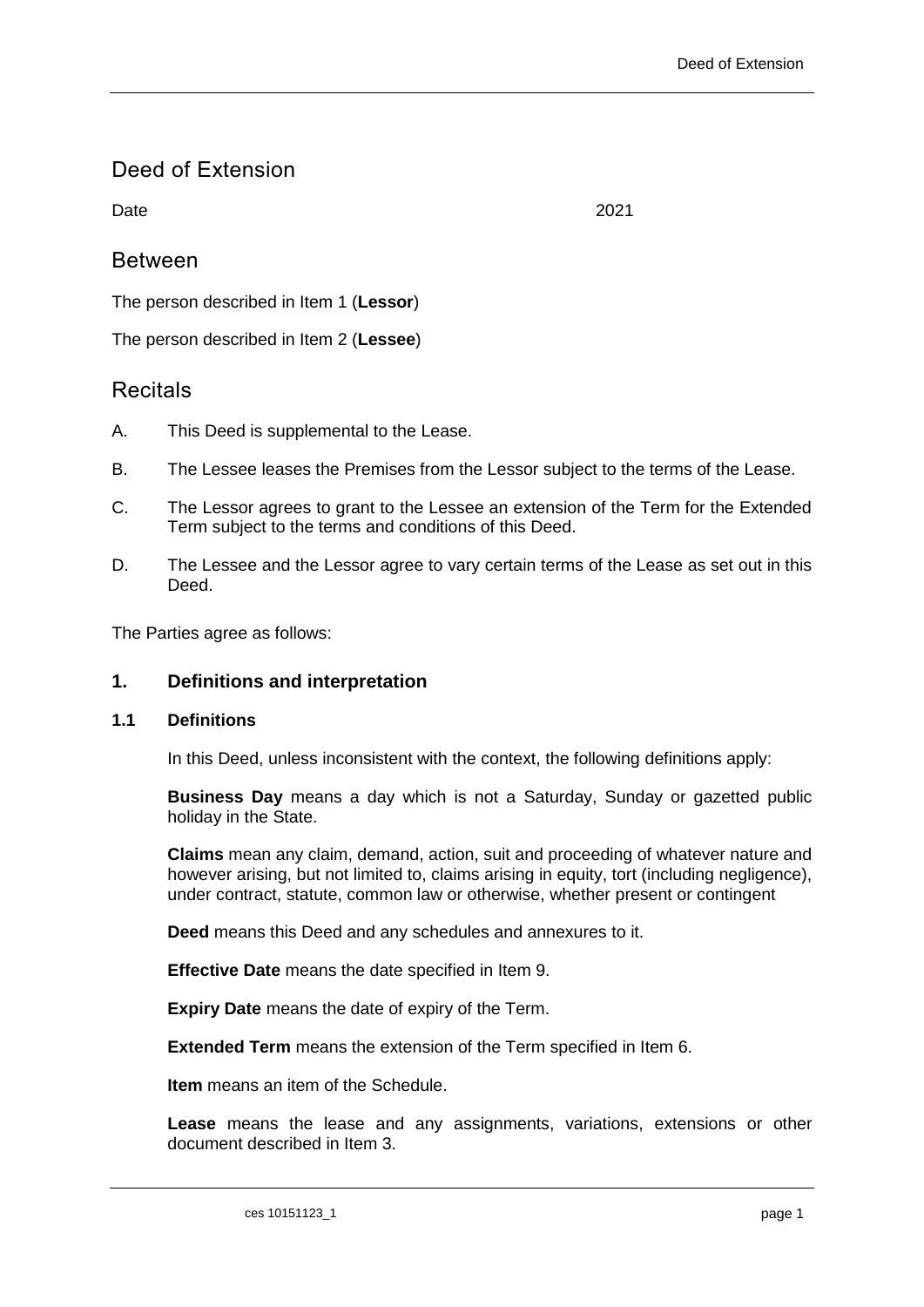**Lessee** means the person described in [Item 2.](#page-9-2)

**Lessee's Covenants** means all or any of the terms of the Lease, express or implied, to be observed and performed by the Lessee as lessee of the Premises.

**Lessor** means the person described in [Item 1.](#page-9-1)

**Party** and **Parties** means a party or parties to this Deed.

**person** includes reference to:

- (a) an individual, a body corporate, a trust, a partnership, a joint venture, an unincorporated body or other entity, whether or not it is a separate legal entity;
- (b) if a person is an individual, that person's personal representatives and permitted assigns; and
- (c) if a person is not an individual, that person's successors and permitted assigns and a person, who novates the Deed.

**Premises** means the premises specified in [Item 4.](#page-9-6)

**Rent** means the rent from time to time payable under the Lease.

**Schedule** means the schedule to this Deed.

**Special Conditions** means the terms and conditions (if any) specified in [Item 10](#page-10-0) of the Schedule.

**State** means the State of Western Australia.

**Term** means the term of the Lease specified in [Item 5.](#page-9-7)

### <span id="page-3-0"></span>**1.2 Interpretation**

In this Deed unless inconsistent with the context:

- (a) a reference to an Act of Parliament includes a reference to any regulation made under that Act and any amendment to or re-enactment of that Act or that regulation for the time being in force;
- (b) if a Party comprises two or more persons, the agreements on their part bind and must be complied with by them jointly and each of them severally and may be enforced against anyone or any two or more of them;
- (c) when the day or last day for doing an act is not a Business Day, the day or last day for doing the act will be the next following Business Day;
- (d) except in the Schedule, headings in this Deed do not affect its interpretation;
- (e) reference to a clause is a reference to a clause of this Deed and a reference to a paragraph is a reference to a paragraph of the clause in which the reference occurs;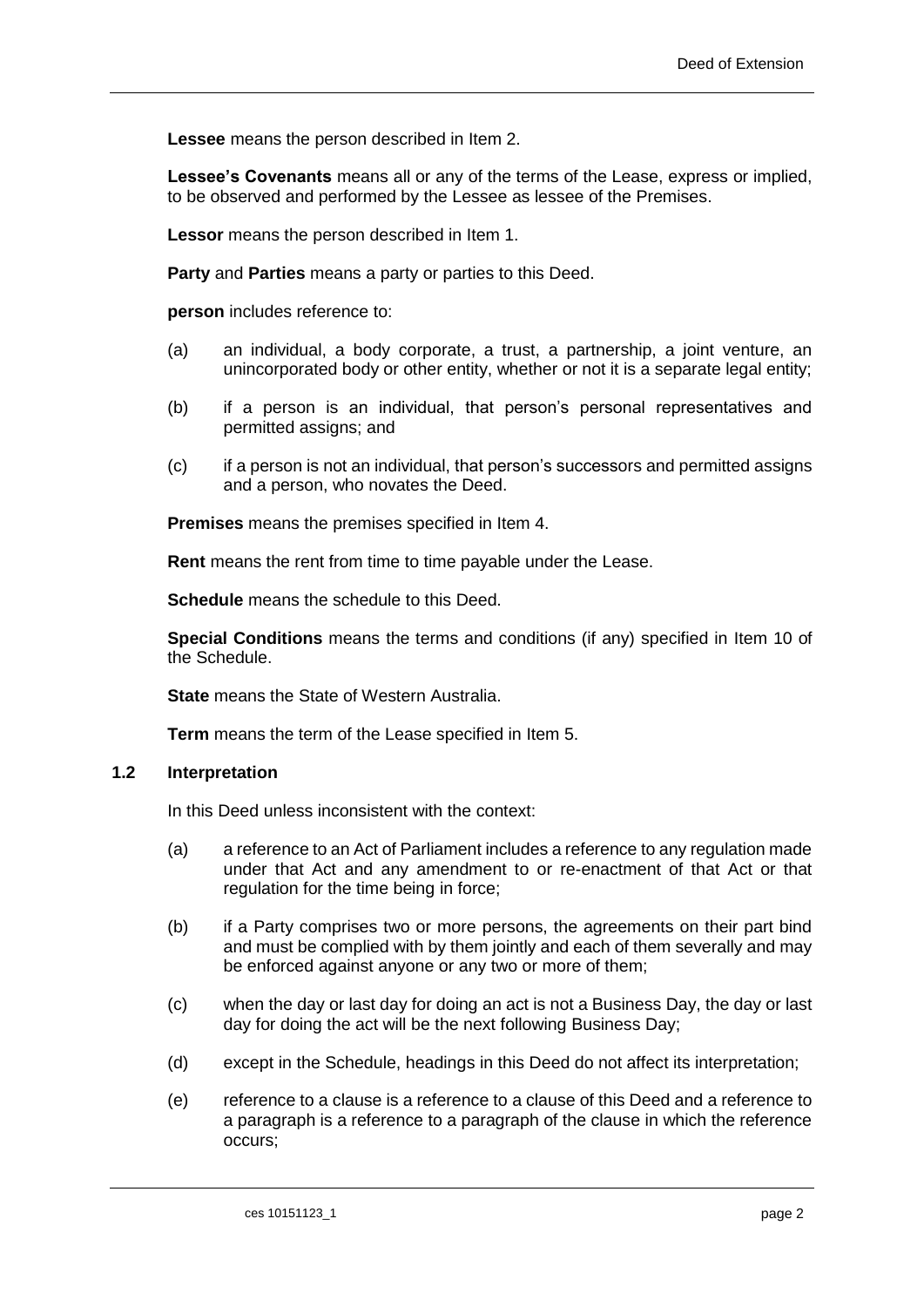- (f) subject to any contrary provision in this Deed, a reference to any other deed, agreement, instrument or contract includes a reference to that other deed, agreement, instrument or contract as validly supplemented or varied from time to time;
- (g) a reference to a Party includes that Party's executors, administrators, personal representatives, successors, substitutes (as expressly contemplated by this Deed) and permitted assigns, and if a Party comprises two or more persons, the executors, administrators, personal representatives, successors and permitted assigns of each of those persons;
- (h) where applicable words denoting the singular include the plural, words denoting the plural include the singular and words denoting a gender include each gender;
- (i) where applicable a reference to a body corporate includes a person as defined in this Deed;
- (j) unless contrary to the sense of context, an obligation by either Party not to do or omit to do any act or thing includes an agreement not to suffer that act or thing to be done or omitted by any agent or employee of that Party and an agreement to do everything necessary to ensure that act or thing is not done or omitted to be done; and
- (k) a word defined in the Lease and used in this Deed, has, unless inconsistent with the context, the same meaning in this Deed as in the Lease.

### <span id="page-4-0"></span>**2. Condition Precedent**

This Deed is conditional on the Lessor executing this Deed, and will have no force and effect until the Lessor has executed this Deed.

#### <span id="page-4-1"></span>**3. No waiver of Lessor's powers**

Nothing in this Deed waives or releases any subsisting breach of lease which arose pursuant to the Lease, the covenants of which may be enforced (subject only to the terms of this Deed) as if the same were still current.

#### <span id="page-4-2"></span>**4. Extension of Term**

The Lessor leases the Premises to the Lessee for the Extended Term.

# <span id="page-4-3"></span>**5. Agreements by Lessee for Extended Term**

The Lessee agrees with the Lessor to observe and perform the Lessee's Covenants during the Extended Term.

#### <span id="page-4-5"></span><span id="page-4-4"></span>**6. Mutual Agreements for Extended Term**

(a) The Lessee and the Lessor agree with each other that: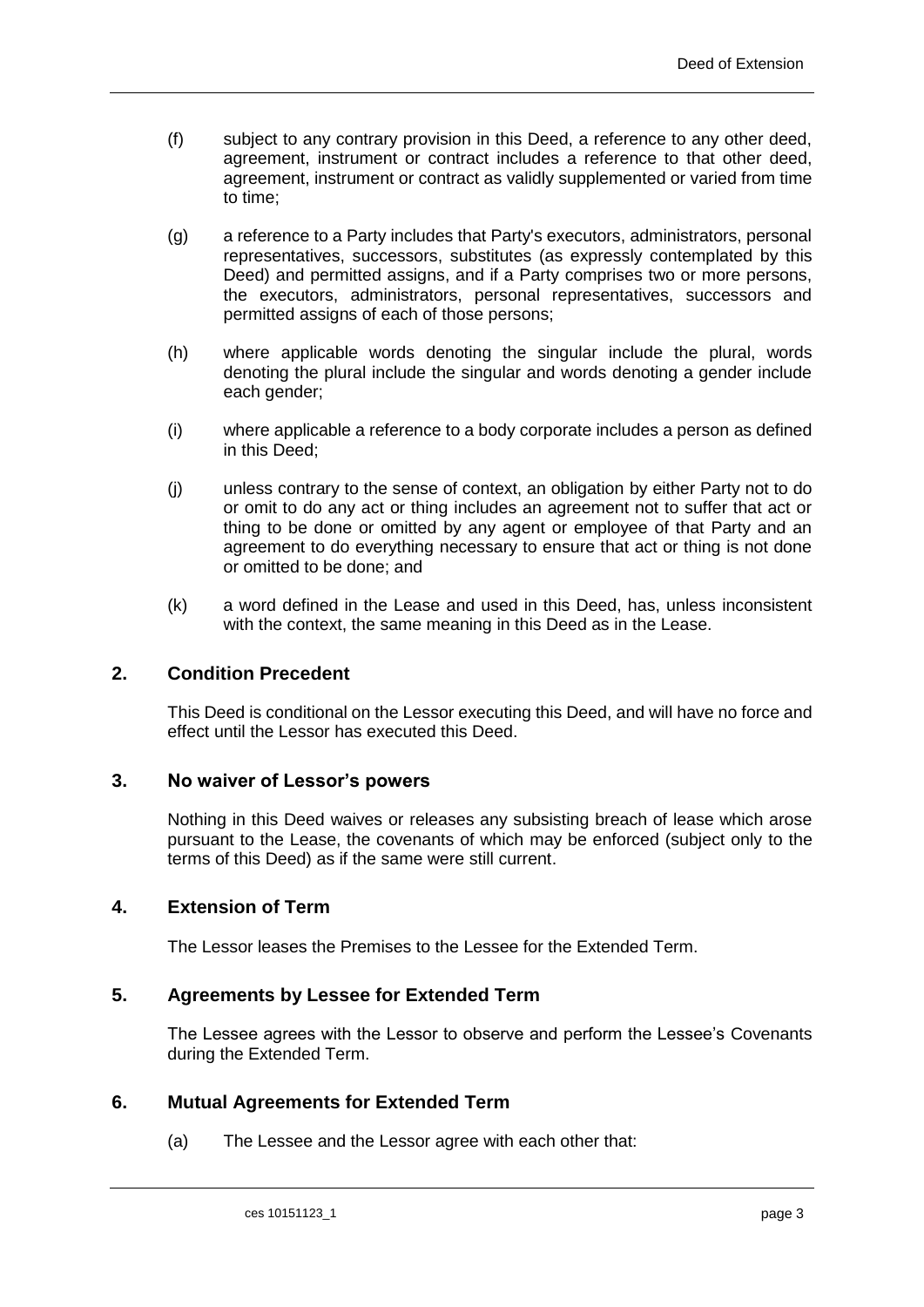- (i) subject to clause [7,](#page-5-0) the terms of the Lease will apply during the Extended Term;
- (ii) the Rent payable at the commencement of the Extended Term is the amount specified in [Item 7;](#page-9-8) and
- (iii) the Rent is subject to review under the terms of the Lease.
- <span id="page-5-4"></span>(b) If at any time it appears that any term or provision of the Lease or this Deed is, or may be illegal, unenforceable or in contravention of any statute, the Lessor may:
	- (i) sever that term or provision or part of it;
	- (ii) give notice modifying the effect of such term so that it takes effect according to its tenor, but so as no longer to be illegal, unenforceable or in contravention of any statute; or
	- (iii) do both [\(a\)](#page-4-5) and [\(b\)](#page-5-4) above,

but nothing in this clause entitles the Lessor to impose any greater obligation on the Lessee than was assumed by it pursuant to the Lease or this Deed.

#### <span id="page-5-0"></span>**7. Variation of Lease**

- (a) The Lease is varied by this Deed, from and including the Effective Date, as set out in [Item 8.](#page-9-9)
- (b) Except as varied by this Deed, the Lease remains in full force and effect.

#### <span id="page-5-1"></span>**8. Costs**

(a) The costs of and incidental to the preparation, negotiation, completion and execution of this Deed and its usual counterparts, including any duty, are payable by the Lessee.

#### <span id="page-5-2"></span>**9. Jurisdiction**

- (a) This Deed is governed by, and to be interpreted in accordance with, the Laws of the State and where applicable the laws of the Commonwealth of Australia.
- (b) Each Party irrevocably and unconditionally submits to the non-exclusive jurisdiction of the Courts of the State and the Courts of Appeal from them. Each Party waives any right it has to object to an action being brought in those Courts including by claiming that the action has been brought in an inconvenient forum if those Courts do not have jurisdiction.

#### <span id="page-5-3"></span>**10. Severance**

If any term or condition of this Deed or the application of them to any person or circumstances is invalid or unenforceable, the remaining terms and conditions are not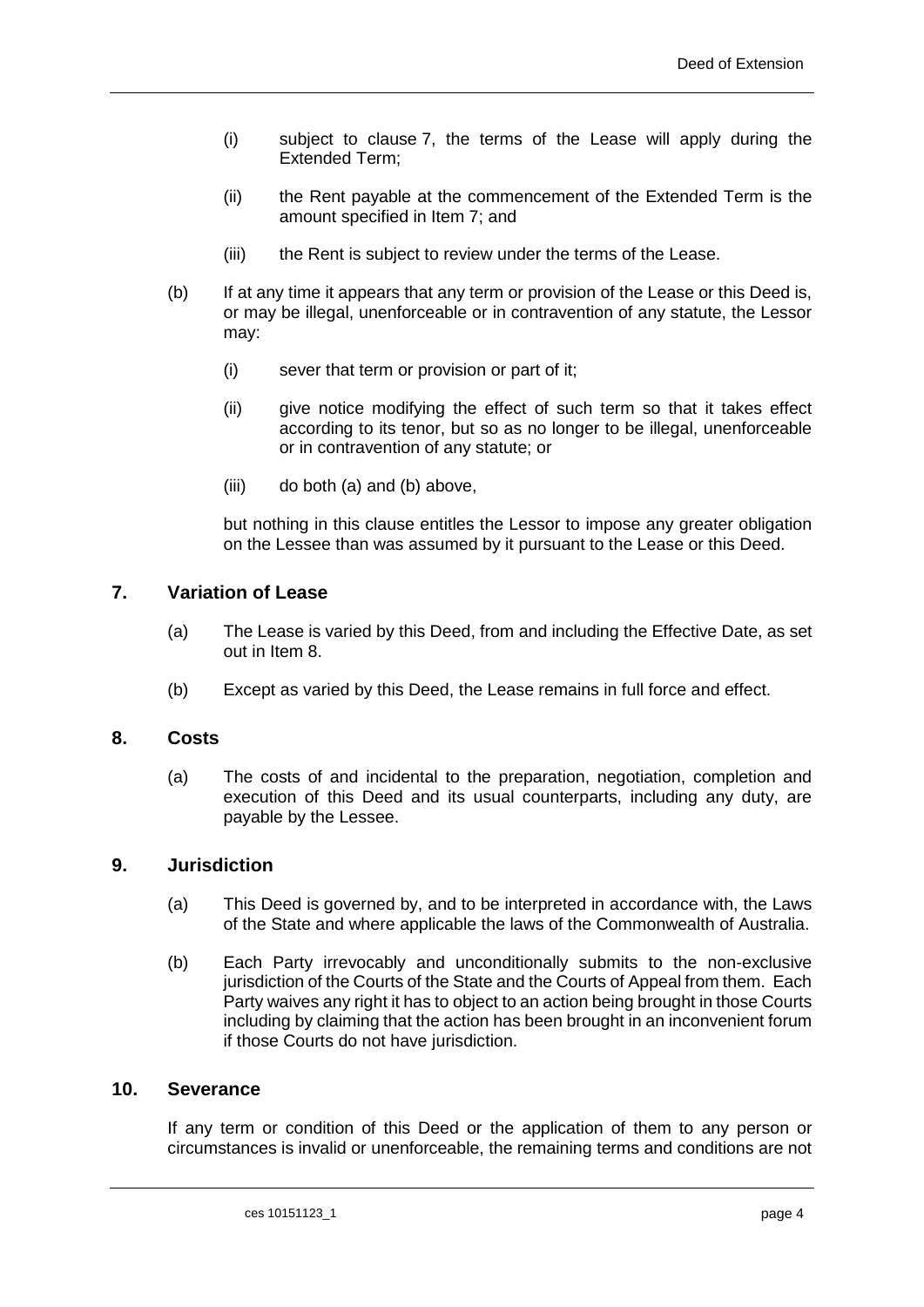affected and each other term and condition of this Deed is valid and enforceable to the fullest extent permitted by law.

#### <span id="page-6-0"></span>**11. Entire Agreement**

The Parties acknowledge and agree that:

- (a) the terms and conditions set out in this Deed:
	- (i) contain the entire agreement as concluded between the Parties with respect to the Premises;
	- (ii) supersede any negotiations or discussions prior to the execution of this Deed; and
	- (iii) supersede anything contained in any brochure, market analysis, report or other document prepared by the Lessor or any of the Lessor's agents or consultants for submission to potential tenants of the Premises; and
- (b) the Lessee has not been induced to enter into this Deed by any or any alleged statement, representation, warranty or condition verbal or written made by or on behalf of the Lessor and or the Lessor's agents or consultants which is not contained in this Deed.

### <span id="page-6-1"></span>**12. Construction**

No rule of construction applies to the disadvantage of a Party because that Party was responsible for the preparation of, or seeks to rely on, this Deed or any part of it.

#### <span id="page-6-2"></span>**13. Inconsistent law**

To the extent permitted by Law, this Deed prevails to the extent it is inconsistent with any Laws.

#### <span id="page-6-3"></span>**14. Supervening laws**

Any present or future laws which operate to vary the obligations of a Party in connection with this Deed with the result that another Party's rights, powers or remedies are adversely affected (including, by way of delay or postponement) are excluded except to the extent that their exclusion is prohibited or rendered ineffective by law.

### <span id="page-6-4"></span>**15. Counterparts**

This Deed may consist of a number of copies, each signed by one or more Parties and so, the signed copies are treated as making up the one document and the date on which the last counterpart is signed will be the date of this Deed.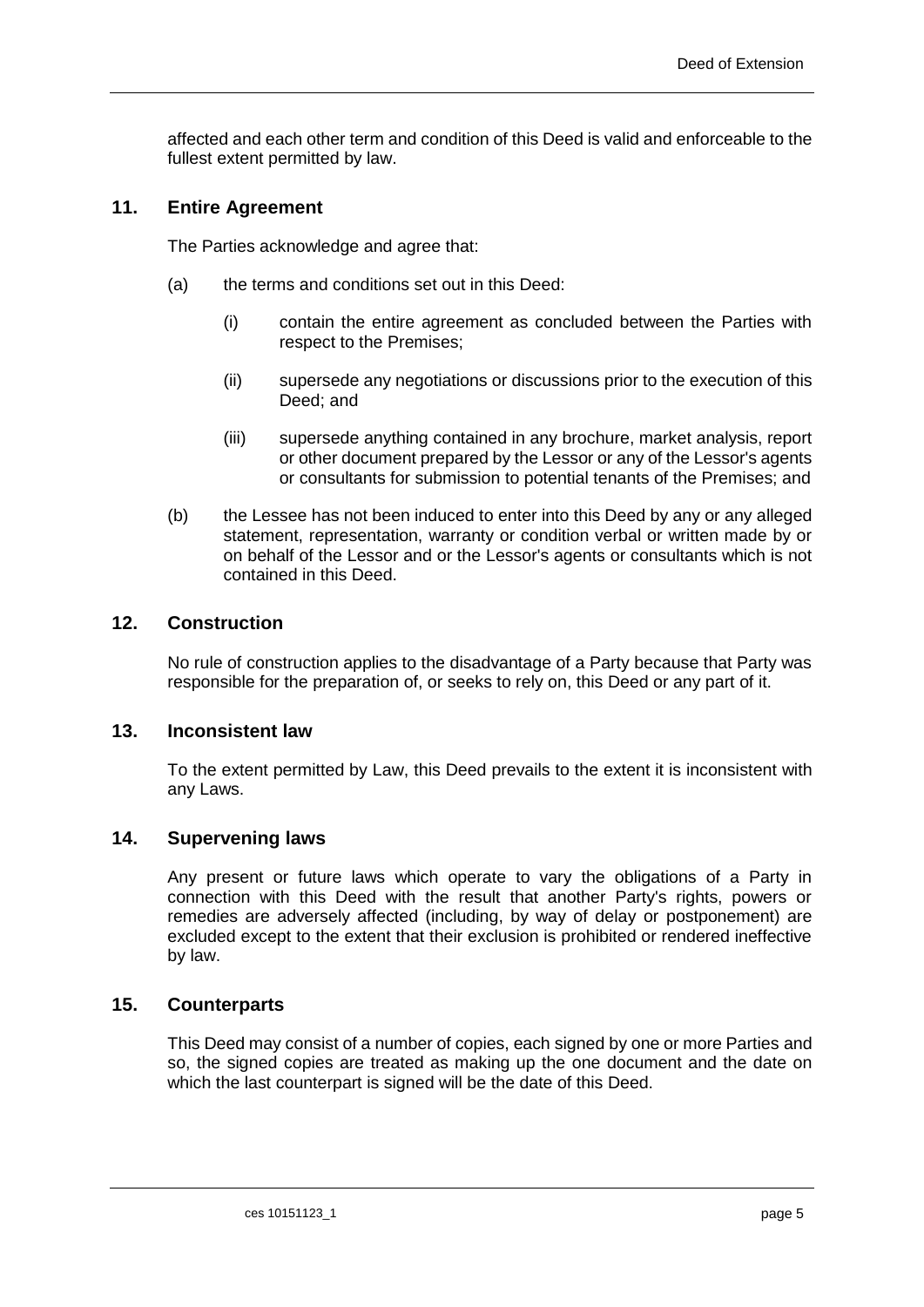#### <span id="page-7-0"></span>**16. Notices**

- (a) Any notice, consent, approval, demand or other communication to be given or made under this Deed (unless otherwise provided):
	- (i) must be in writing;
	- (ii) must be signed by or on behalf of the Party giving or making it;
	- (iii) may be given in any of the following modes:
		- A. by facsimile transmission,
		- B. by pre-paid mail, or
		- C. by hand delivery; and
	- (iv) may be addressed, delivered or transmitted to the Party to receive it at its registered office or principal office for the time being, or at the address or facsimile number:
		- A. shown in this Deed; or
		- B. later notified to the other Party from time to time.
- (b) A notice sent by pre-paid post, facsimile or hand delivery is taken to be received:
	- (i) in the case of post:
		- A. on the third Business Day after posting if posted to and from places within Australia; and
		- B. on the seventh Business Day after posting, if posted to and/or from places outside Australia;
	- (ii) in the case of facsimile:
		- A. if transmitted before 5.00pm (Perth time) on a Business Day: on that Business Day;
		- B. if transmitted after 5.00pm (Perth time) on a Business Day: on the next following Business Day;
		- C. if transmitted on a day not being a Business Day: on the next day being a Business Day,
		- D. if, in any instance, the sender can produce a transmission report by the facsimile machine from which the facsimile was sent which indicates the time and date of transmission and that the facsimile was sent in its entirety to the facsimile number of the recipient.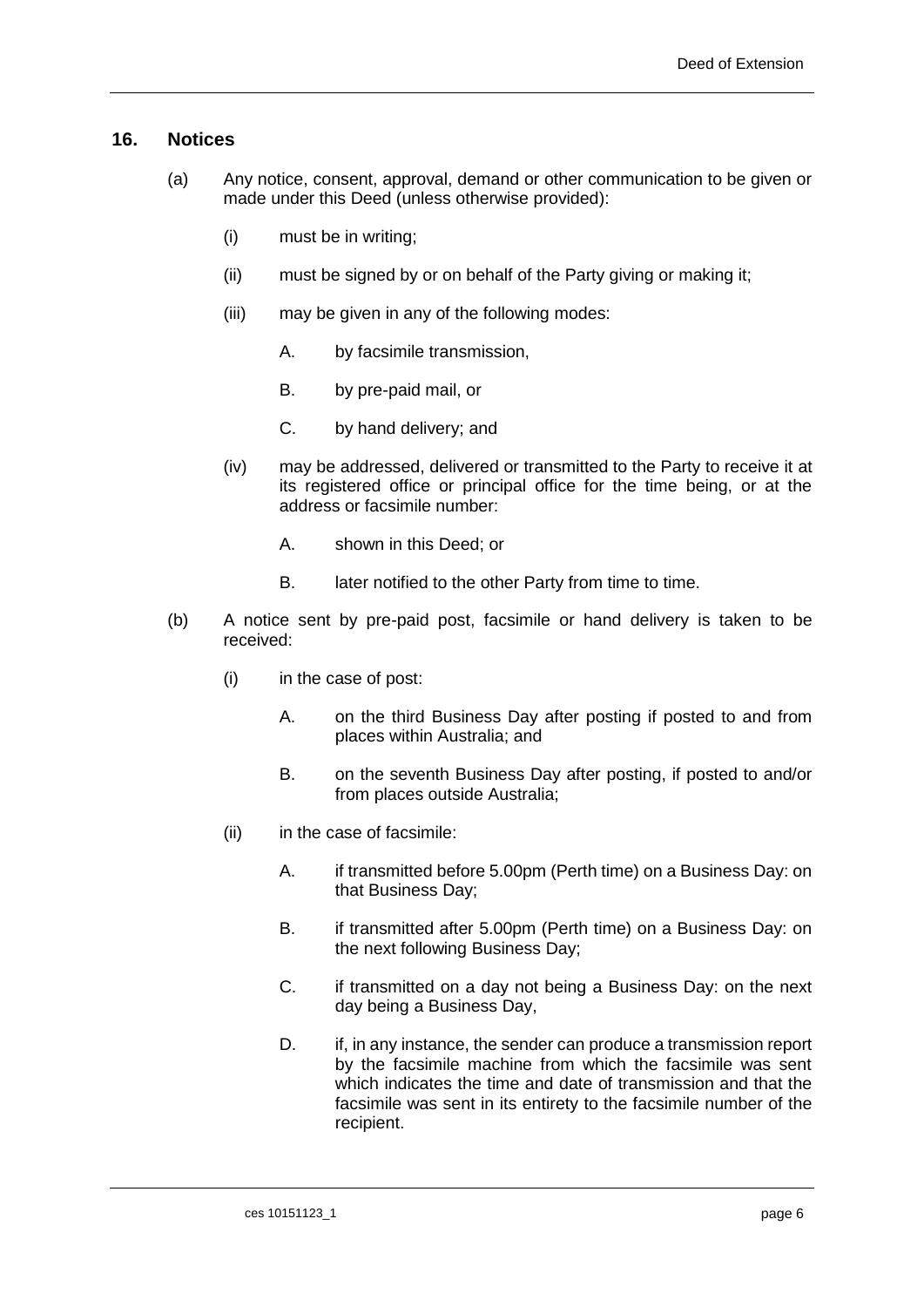- (iii) in the case of hand delivery:
	- A. if delivered before 5.00pm (Perth time) on a Business Day: on that Business Day;
	- B. if delivered after 5.00pm (Perth time) on a Business Day: on the next following Business Day; and
	- C. if delivered on a day not being a Business Day: on the next day being a Business Day.
- (c) Any Party's solicitor, or the Lessor's managing agent, may give or serve notice upon the other Party, on behalf of the Party serving the notice.

### <span id="page-8-0"></span>**17. Special Conditions**

- (a) The Parties agree to comply with the Special Conditions.
- (b) Any Special Conditions are to be incorporated in and read as a part of this Deed and, to the extent that there is any inconsistency between the terms of this Deed and the Special Conditions, the Special Conditions will prevail.

**EXECUTED** by the Parties as a deed.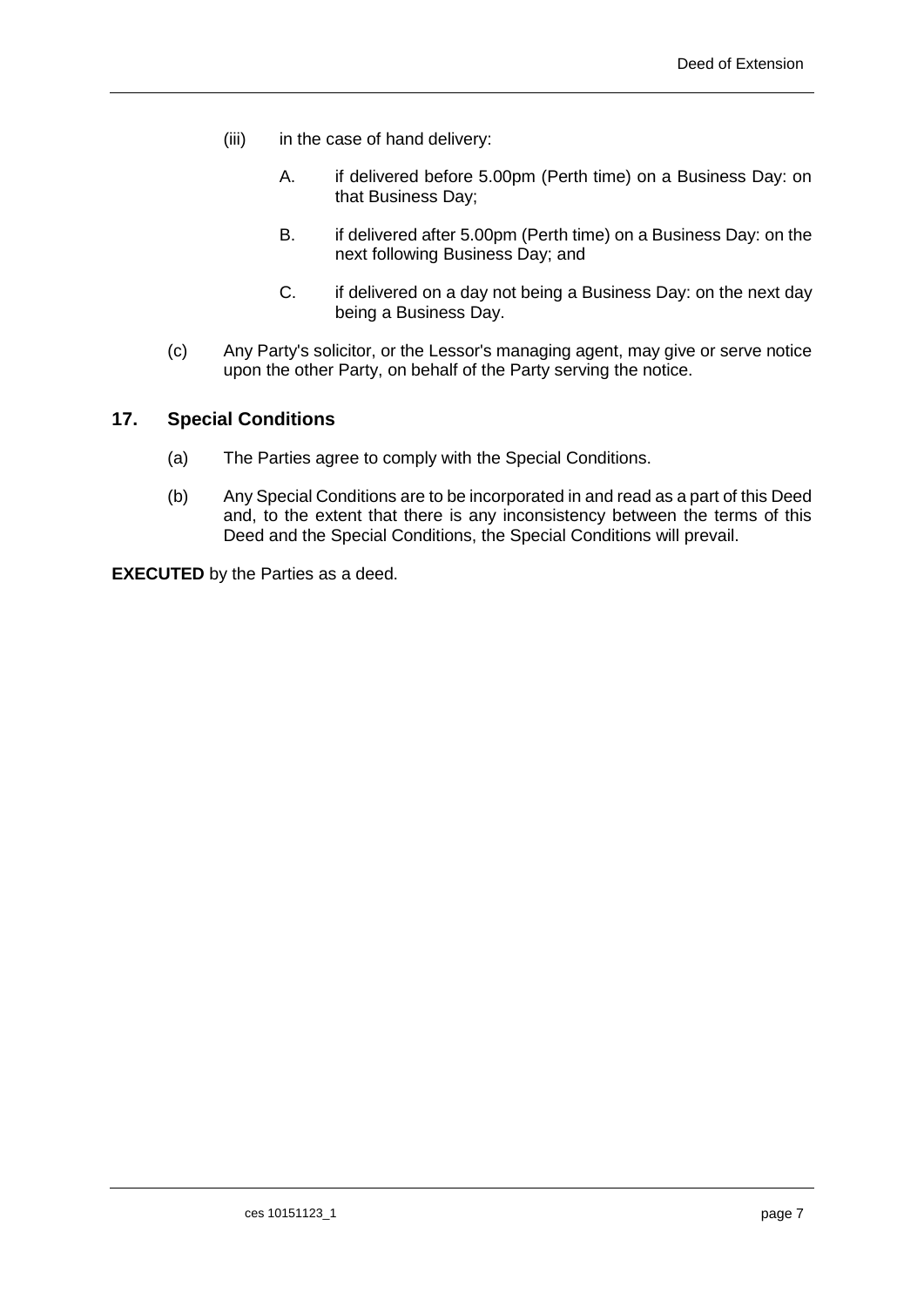# <span id="page-9-0"></span>**Schedule**

# <span id="page-9-1"></span>**Item 1. Lessor:**

**The National Trust of Australia** (WA) (ABN 83 697 381 616) of PO Box 1162, West Perth, Western Australia

### <span id="page-9-2"></span>**Item 2. Lessee:**

**Shire of Nungarin** a local government established under the *Local Government Act 1995* (WA) of Railway Avenue, Nungarin, Western Australia.

#### <span id="page-9-5"></span>**Item 3. Lease:**

A lease dated 25 May 2016 made between the Lessor and the Lessee for an initial term of five (5) years and a further term of five (5) years.

#### <span id="page-9-6"></span>**Item 4. Premises:**

The whole of Lot 1 on Diagram 37576 and Lot 10 on Deposited Plan 60273 together with all improvements, including the Heritage Building and being more particularly described in the Lease.

#### <span id="page-9-7"></span>**Item 5. Term:**

FIVE (5) years commencing on 25 May 2016 and expiring 24 May 2021.

#### <span id="page-9-4"></span>**Item 6. Extended Term:**

A term commencing on 25 May 2021 and expiring on 24 May 2026.

#### <span id="page-9-8"></span>**Item 7. Rent payable from commencement of Extended Term:**

To be determined in accordance with the Rent and Rent review provisions under the Lease.

As at the Effective Date the Parties acknowledge and agree that the Rent payable under the Lease is \$2,796.94.

During the Extended Term the Rent will be reviewed annually to CPI in accordance with the Lease on each anniversary of the Commencement Date.

#### <span id="page-9-9"></span>**Item 8. Variation of Lease:**

Not Applicable

# <span id="page-9-3"></span>**Item 9. Effective Date:**

24 May 2021.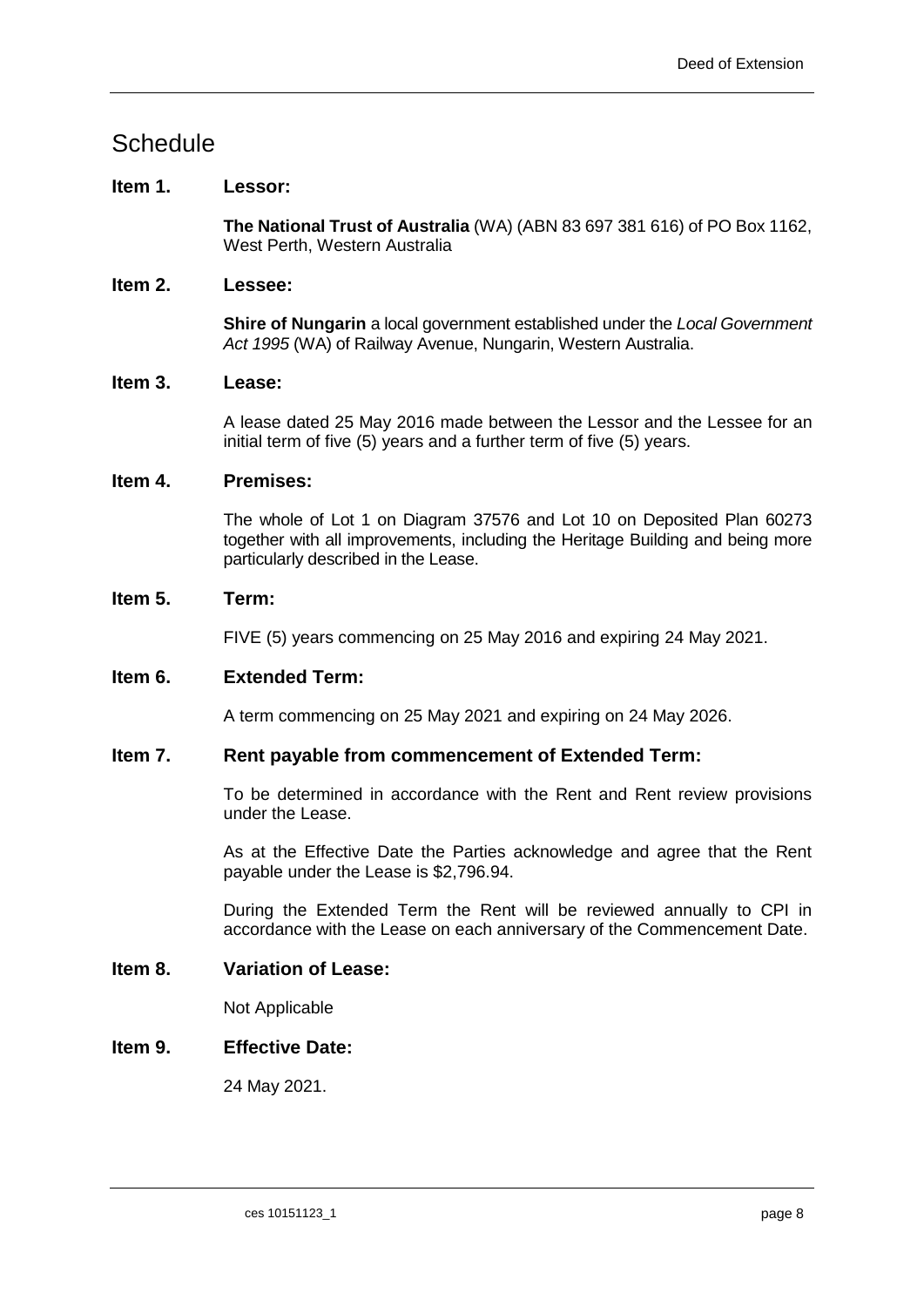# <span id="page-10-0"></span>**Item 10. Special Conditions:**

#### **10.1 Heritage significance**

- (a) The Lessee acknowledges that the Premises, or certain parts of the Premises are, or may be, listed as places with cultural heritage significance under the *Heritage of Western Australia Act 1990* (WA).
- (b) The Lessee is at all times solely responsible for the day to day safety, maintenance and conservation of the Land and the Premises and this includes, but is not limited to, doing all things necessary in order to comply with the provisions of the *Heritage of Western Australia Act 1990* (WA), but excludes performing any restoration work or incurring any capital expenditure with respect to the Premises other than to ensure that the Land and the Premises are maintained and conserved in the same condition as at the Commencement Date.
- (c) Despite anything contrary in this Lease, the Lessee must not do, cause or permit any works of any kind to be carried out on the Land or the Premises contrary to the provisions of the *Heritage of Western Australia Act 1990* (WA). The Lessee is responsible at all times for ensuring compliance with the *Heritage of Western Australia Act 1990* (WA).
- (d) The Lessee indemnifies and will keep the Lessor indemnified from any costs, expenses, damages, penalties or losses incurred as a result of, arising from or in connection with any non compliance by the Lessee with the *Heritage of Western Australia Act 1990* (WA) resulting from the act or default of the Lessee or any employee, agent, contractor, visitor, licensee, invitee, customer or sublessee of the Lessee.

#### **10.2 Promote objectives of the Lessor**

- (a) The Lessee acknowledges and accepts that the Lessor and the Lessee have entered into this Lease on the clear understanding that the Lessee will only use the Premises in accordance with the *Heritage of Western Australia Act 1990* (WA) and the objectives of the Lessor as advised to the Lessee from time to time and agrees that its use of the Premises will promote those objectives.
- (b) If the Lessor considers, acting reasonably, that the Lessee is not complying with its obligations under this Item, or Item 13.1, the Lessor may give the Lessee not less than 14 days notice of its intention to terminate this Lease and this Lease will end on the date advised by the Lessor in the notice. From the termination date, excepting any antecedent breach of this Lease by either Party prior to the termination date, neither Party will have any right, claim or action against the other Party arising from or in connection with this Lease and its termination.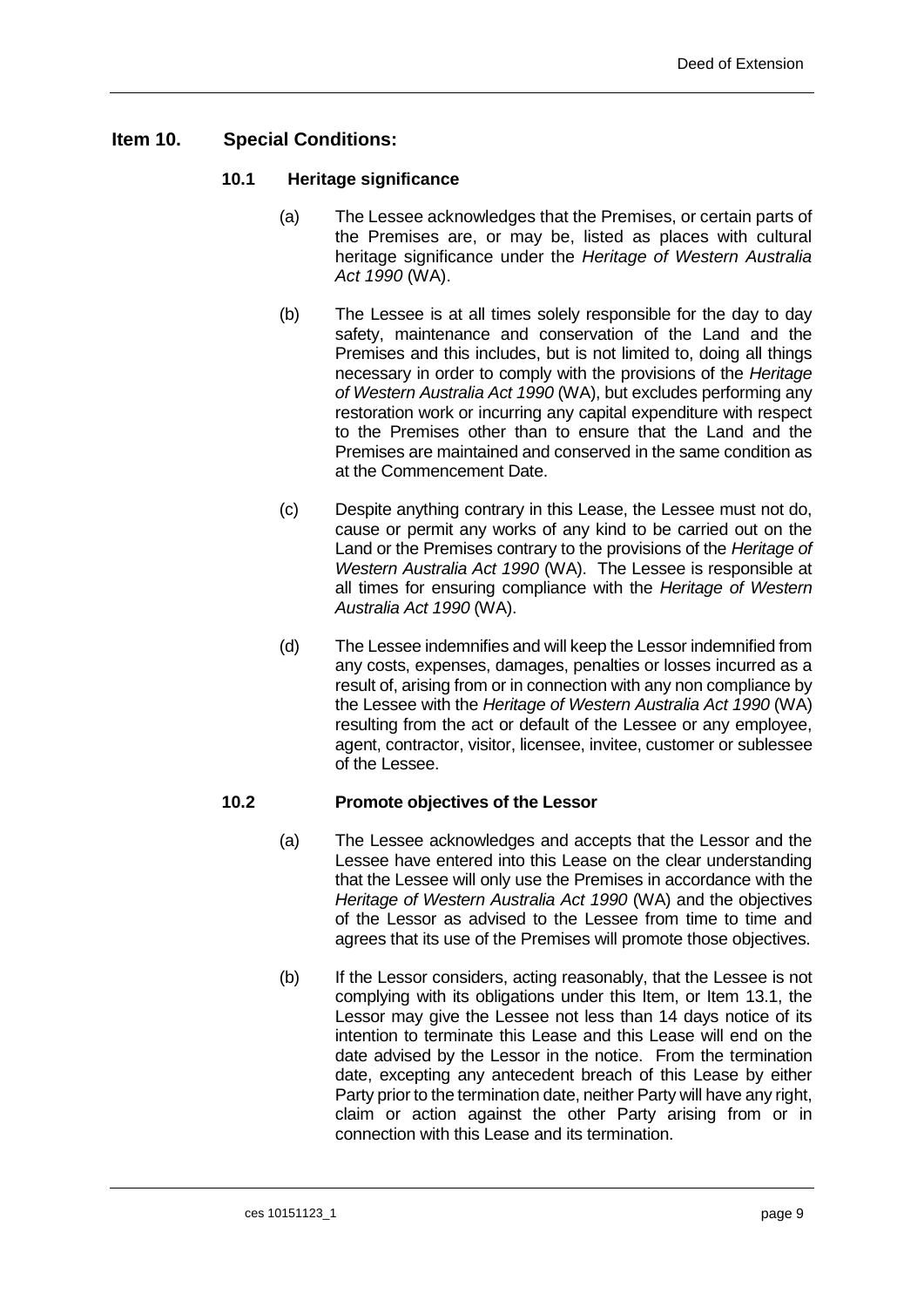#### **10.3 Pest Control and other costs**

Notwithstanding any clause in this Lease to the contrary, the Lessor will be responsible for:

- (a) the costs associated with pest control;
- (b) the costs associated with the building insurance; and
- (c) Water Corporation service fees and charges assessed against the Land.

#### **10.4 No subletting or assignment**

- (a) Notwithstanding clause 11 of the Lease and subject to Special Condition 10.4(b), the Lessee must not sub-let, assign or part with possession or occupation of the Premises without the prior written consent of the Lessor (such consent can be withheld in the Lessor's absolute discretion).
- (b) The Lessor acknowledges that the Lessee hosts an annual music festival on the Premises known as the Mangowine Concert which is run during the Nungarin Harvest Festival Weekend (**Concert**). For the avoidance of doubt the Lessee is not required to obtain the prior written consent of the Lessor with respect to the Concert.